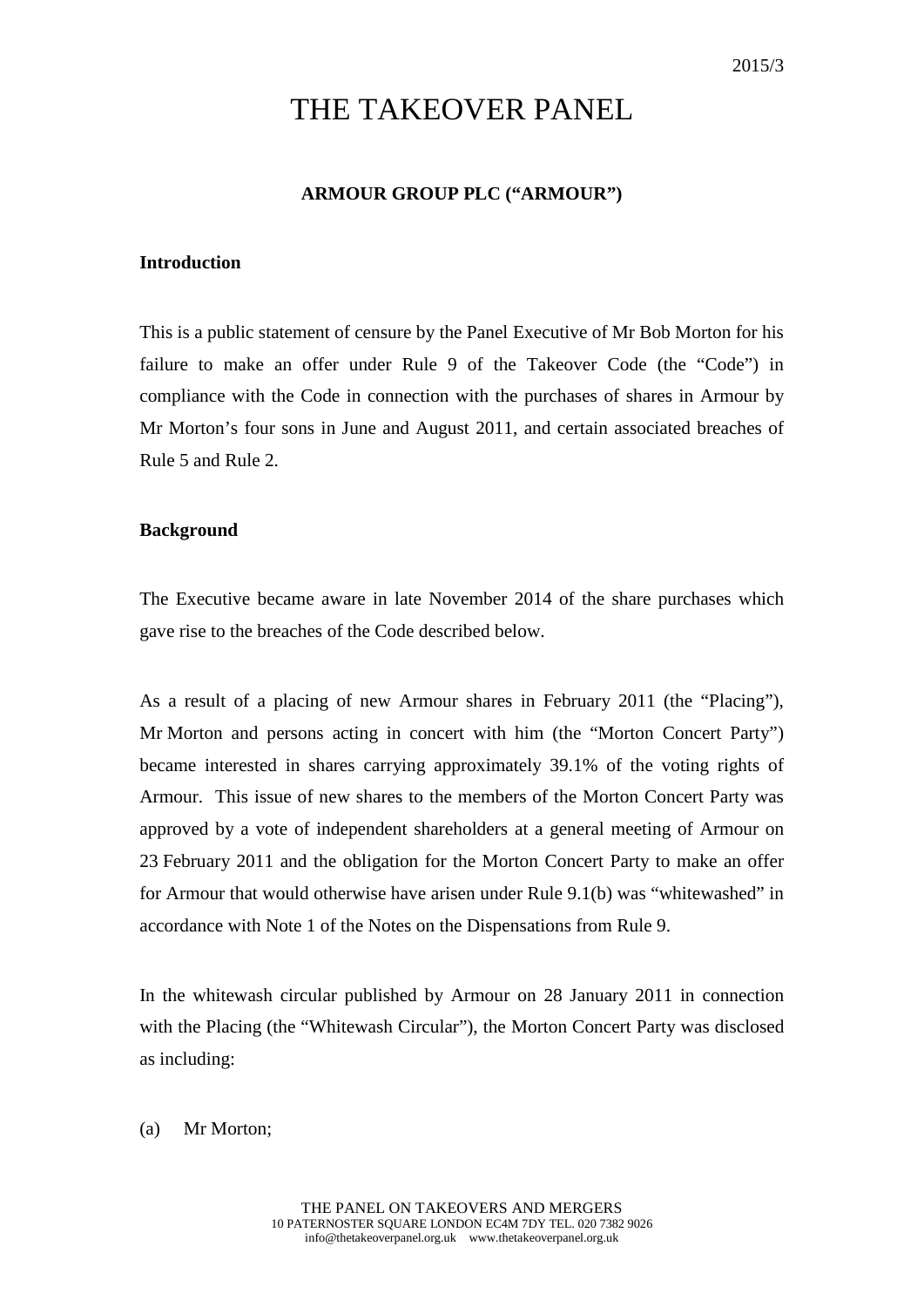- (b) Mrs Sue Morton, his wife;
- (c) Hawk Investment Holdings Limited ("Hawk"), a company wholly-owned by Mr and Mrs Morton;
- (d) the Hawk Pension Fund;
- (e) Groundlinks Limited, a company owned by the trustees of a trust for the benefit of Mr Andrew Morton, Mr Morton's son;
- (f) Retro Grand Limited, a company owned by the trustees of a trust for the benefit of Mr Edward Morton, Mr Morton's son; and
- (g) Serrafina Holdings Limited, a company owned by the trustees of a trust for the benefit of Mr Charles Morton, Mr Morton's son.

The Executive understands that, later in 2011, certain investors who had participated in the Placing wished to sell their shareholdings in Armour. Mr Morton told the Executive that he was asked if he would like to buy these shares. Mr Morton declined to do so because he was aware that he would not have been able to acquire an interest in any further shares without incurring an obligation to make an offer for Armour under Rule 9.1(b). Instead, believing, incorrectly, that his adult sons would be regarded by the Panel as independent of him (and not as part of the Morton Concert Party) and that it was an opportunity to purchase Armour shares at a good price, Mr Morton arranged for an aggregate of approximately 6.8 million shares in Armour to be purchased in the names of his four sons from the sellers in August 2011. Mr Morton took this action despite knowing that the trusts set up for the benefit of three of his four sons were part of the Morton Concert Party disclosed in the Whitewash Circular. Separately, in June 2011, Mr Charles Morton purchased 385,174 shares in Armour. These share purchases together resulted in Mr Morton's four sons each then becoming interested in 1.8 million shares in Armour which, collectively, carried 7.4% of the voting rights of Armour (in addition to the pre-existing interests of the Morton Concert Party referred to above).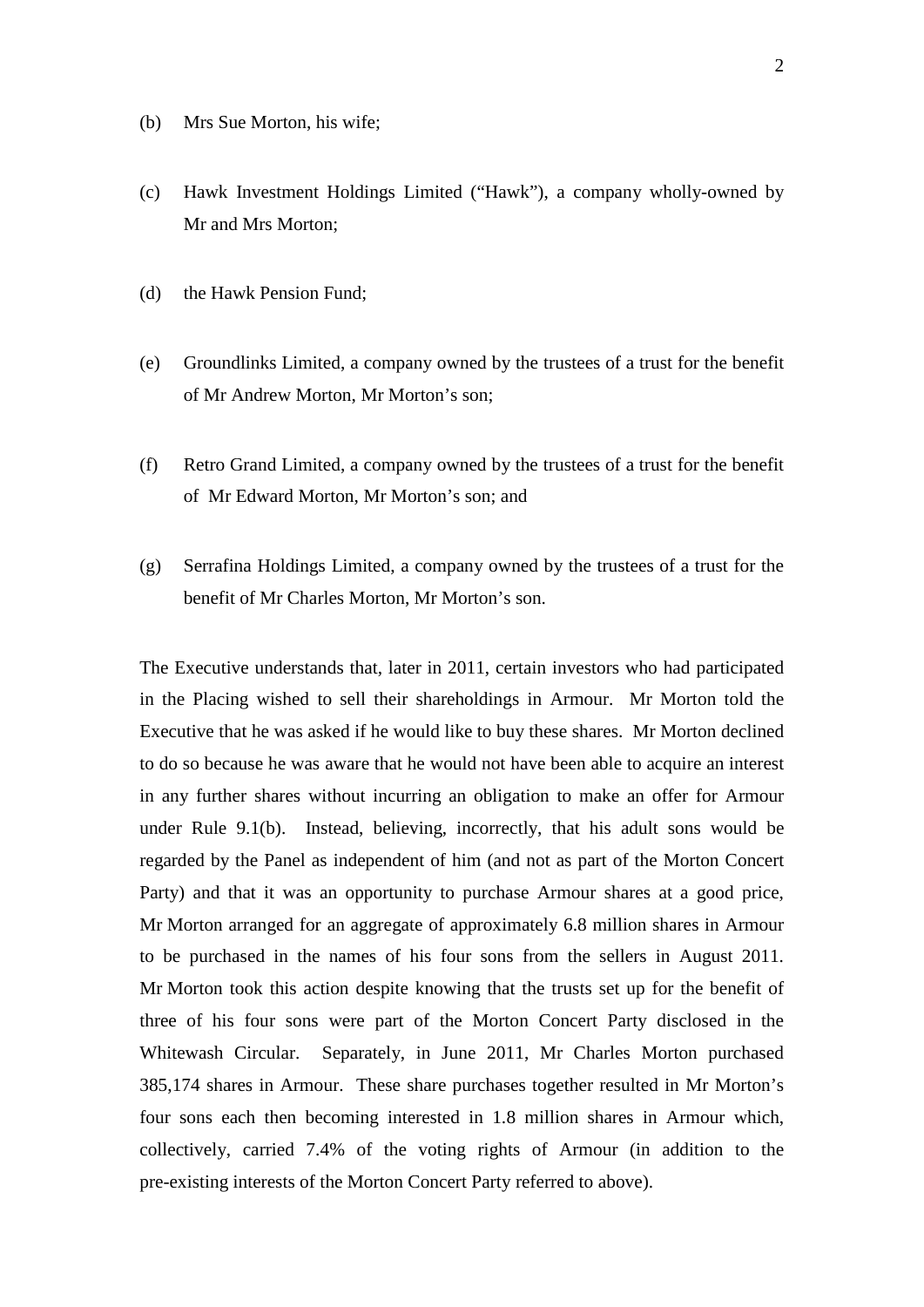Mr Morton made gifts of an equal sum of money to each of his sons, which were used to purchase the Armour shares referred to above.

Neither Mr Morton nor his sons consulted the Executive nor sought advice regarding the implications of these share purchases under the Code.

#### **Relevant provisions of the Code**

### *The definition of "acting in concert"*

Under the Code, persons acting in concert comprise persons who, pursuant to an agreement or understanding (whether formal or informal), co-operate to obtain or consolidate control of a company or to frustrate the successful outcome of an offer for a company.

The Executive's long-standing practice is to treat a person's close relatives as acting in concert with that person unless it can be demonstrated clearly that there has been a breakdown in the relationship between that person and other members of the family.

# *The requirement for a mandatory offer – Rules 9.1(b), 9.2 and 2.2(b)*

In summary, Rule 9.1(b) provides that, except with the consent of the Panel, when any person, together with persons acting in concert with him, is interested in shares which in aggregate carry not less than 30% of the voting rights of a company but does not hold shares carrying more than 50% of such voting rights and such person, or any person acting in concert with him, acquires an interest in any other shares which increases the percentage of shares carrying voting rights in which he is interested, such person shall make an offer for each class of the remaining equity share capital of the company in cash.

The prime responsibility for making an offer under Rule 9.1 normally attaches to the member of the concert party who makes the acquisition which triggers the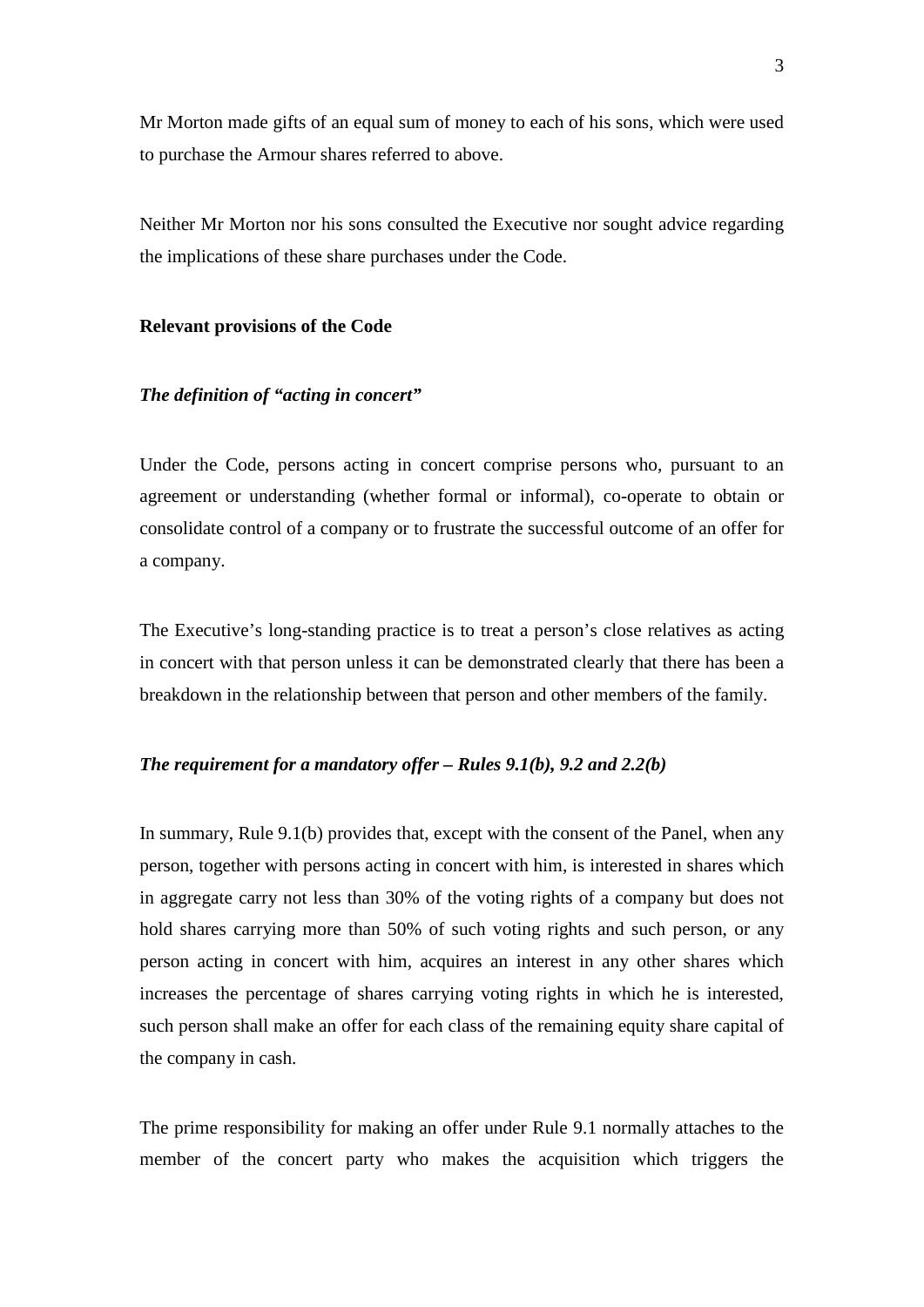requirement to make the offer. However, Rule 9.2 provides that, in addition, each of the principal members of the concert party may, according to the circumstances, have an obligation to extend an offer. The Note on Rule 9.2 provides that if the person who makes the triggering acquisition is not a principal member of the concert party, the obligation may attach to the principal member or members.

Rule 2.2(b) provides that an announcement is required to be made immediately upon an acquisition of any interest in shares which gives rise to an obligation to make an offer under Rule 9.1.

### *Restrictions on share purchases – Rules 5.1(b) and 5.2*

In summary, the effect of Rule  $5.1(b)$  is that an acquisition of an interest in shares which triggers an obligation to make an offer under Rule 9.1(b) can only be made if one of the exceptions in Rule 5.2 applies.

# **Application of the Code in this case**

# *The definition of "acting in concert"*

Mr Morton and his sons are close relatives. Mr Morton arranged and/or financed the purchase of Armour shares by his sons in June and August 2011. Trusts set up for the benefit of three of his four sons were part of the Morton Concert Party described in detail in the Whitewash Circular published a few months previously. In the light of the facts in this case and the Executive's long-standing practice in respect of close relatives, the Executive concluded that Mr Morton and his sons should be regarded as acting in concert with each other.

#### *The requirement for a mandatory offer – Rules 9.1(b), 9.2 and 2.2(b)*

Immediately prior to the first of the share purchases by Mr Morton's sons in June 2011, the Morton Concert Party held shares carrying approximately 39.1% of the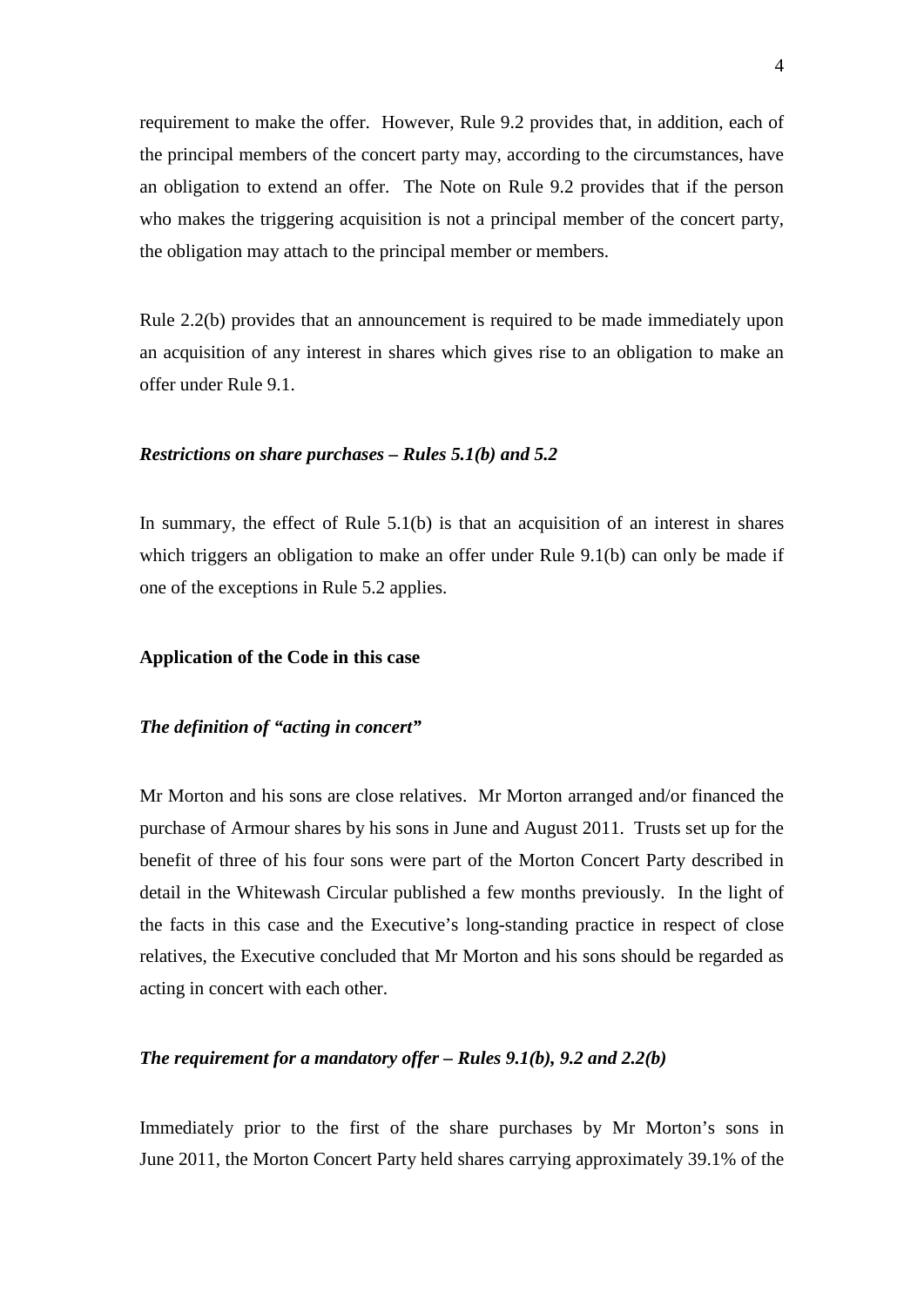voting rights of Armour. Each of the purchases of shares in Armour by Mr Morton's sons in June and August 2011 triggered an obligation to make an offer under Rule 9.1(b) and to make an immediate announcement under Rule 2.2(b). No such offer was made and no announcements were published.

In December 2014, the Executive ruled that an offer must be made for Armour in accordance with Rule 9 at 4.75p per share, being the highest price paid by any of Mr Morton's sons for Armour shares in the period between June and August 2011 and in the 12 months previously (in accordance with Rule 9.5). Mr Morton was a principal member of the Morton Concert Party and he accepted that he was responsible for making this offer.

On 24 December 2014, Hawk, a company wholly-owned by Mr and Mrs Morton and the largest shareholder in Armour, announced a cash offer at 4.75p per share for Armour shares not held by the Morton Concert Party. On 16 January 2015, Hawk published its offer document. The offer became unconditional on 3 February 2015 and closed on 20 February 2015, at which time the Morton Concert Party held and had received acceptances in respect of an aggregate of 62,718,210 shares carrying 64.62% of the voting rights of Armour.

## *Restrictions on share purchases – Rules 5.1(b) and 5.2*

No exemption under Rule 5.2 applied to the purchases of shares by Mr Morton's sons in 2011. Rule 5.1(b) was breached as a result.

# **Conclusion**

The Executive considers that the failure by Mr Morton to make an offer under Rule 9 in compliance with the Code in connection with the purchases of shares in Armour by Mr Morton's four sons in June and August 2011, and the associated breaches of Rule 5 and Rule 2, were serious breaches of the Code.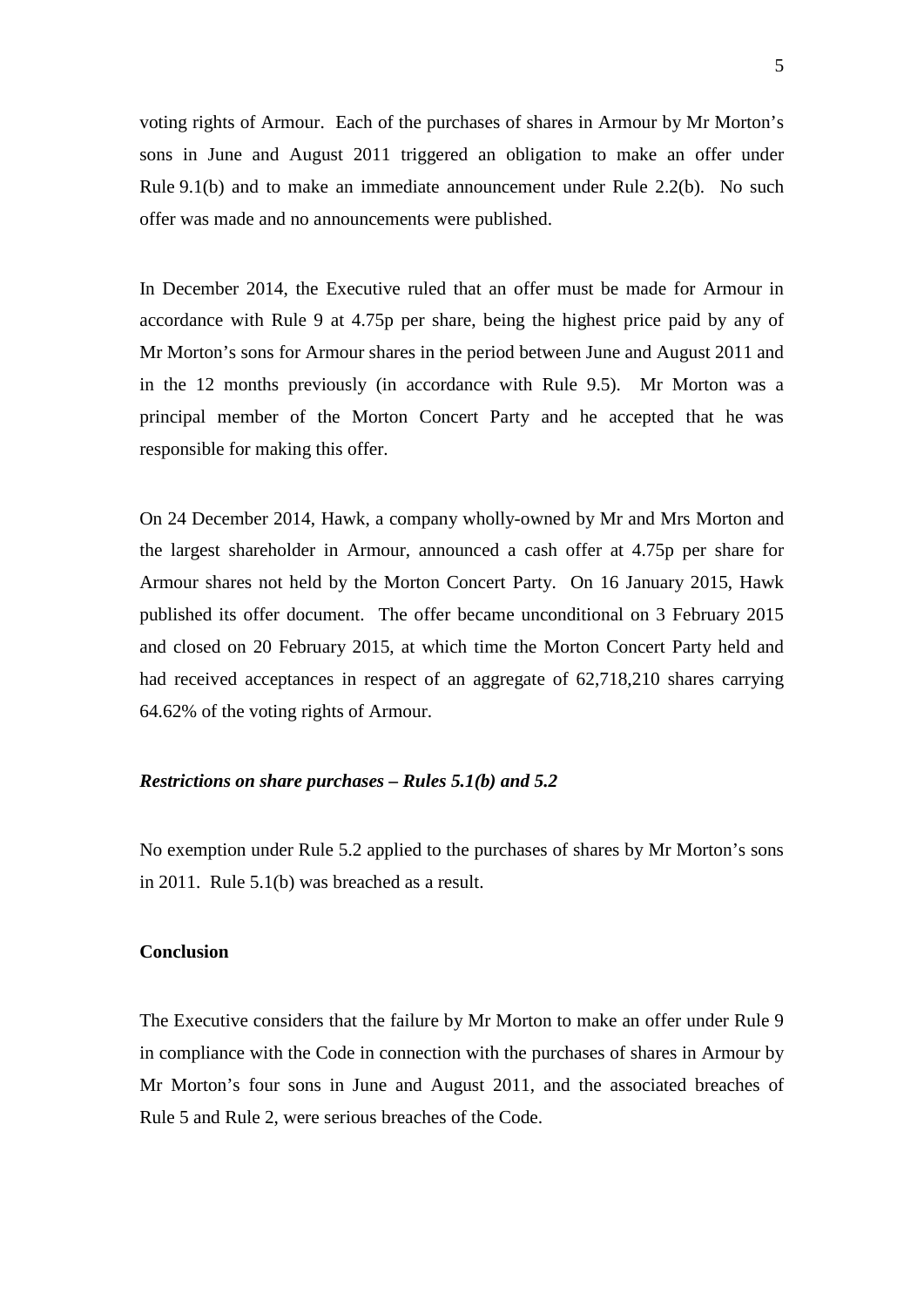The Executive considers these breaches to be particularly concerning in view of the following:

- (a) Mr Morton has a record of failing to comply with his obligations under the Code. Mr Morton had, on two occasions within the two years preceding the 2011 share purchases, committed other serious breaches of the Code and, on each occasion, Mr Morton was sent a private statement of censure by the Executive pursuant to Section 11(a) of the Introduction to the Code. In the first of these cases, Mr Morton was privately censured by the Executive for a failure immediately to announce under Rule 2.2(b) that an obligation to make an offer under Rule 9.1(b) had been incurred;
- (b) Mr Morton is an experienced investor who has been closely involved in several transactions subject to the Code including, through Southwind Limited, mandatory offers for Lorien plc in 2007 and PSG Solutions plc in 2009. As the chairman of Armour, he was involved in the "whitewash" of the Morton Concert Party in respect of the Placing, a matter of months before his sons first purchased Armour shares. This involved a detailed description of the Morton Concert Party being included in the Whitewash Circular, a document for which Mr Morton was responsible. Mr Morton was therefore aware that the trusts which he had set up for the benefit of three of his four sons were regarded by the Panel as acting in concert with him; and
- (c) Mr Morton had the opportunity to consult the Executive and his advisers, but chose not to do so.

Mr Morton has apologised to the Executive for the breaches of the Code in relation to Armour described above. Mr Morton has co-operated fully with the Executive throughout its investigation and has been open and transparent in his dealings with the Executive. Mr Morton accepted that he should be regarded as acting in concert with his sons and agreed to make an offer for Armour.